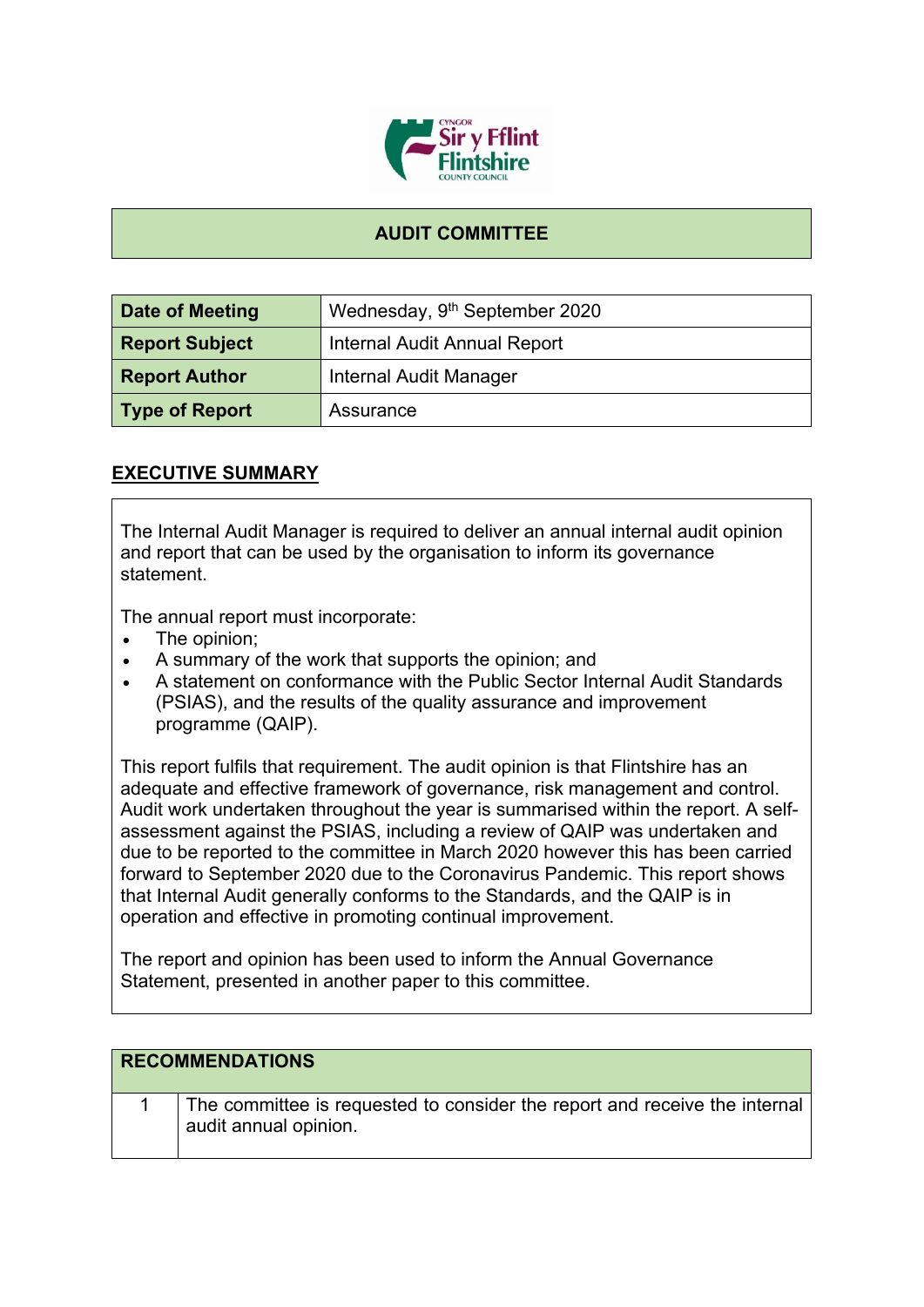## **REPORT DETAILS**

| 1.00 | <b>EXPLAINING THE INTERNAL AUDIT ANNUAL REPORT</b>                                                                                                                                                                                                                                                                              |
|------|---------------------------------------------------------------------------------------------------------------------------------------------------------------------------------------------------------------------------------------------------------------------------------------------------------------------------------|
| 1.01 | The Internal Audit Manager is required to prepare a report giving the<br>annual internal audit opinion and summarising the outcome of all internal<br>audit work undertaken during the year. This is part of the framework of<br>assurance that assist the Council in preparing the Annual Governance<br>Statement for 2019/20. |
| 1.02 | It also aids the Audit Committee in its role to review the effectiveness of<br>the Authority's systems of corporate governance, internal control and risk<br>management and to make reports and raise actions to the Council on the<br>adequacy and effectiveness of those arrangements.                                        |
| 1.03 | The report outlines the role of the Internal Audit team and the professional<br>standards it must meet. It includes a statement that the team generally<br>conforms to the PSIAS. It then gives the annual audit opinion.                                                                                                       |
|      | For the year ending 31 March 2020, based on the work we have<br>undertaken, my opinion is that Flintshire County Council has an<br>adequate and effective framework of governance, risk management<br>and internal control.                                                                                                     |
| 1.04 | The report covers the governance framework. In detail this covers<br>corporate governance, information governance, risk management and<br>internal controls. The report highlights where independent external<br>assurance is received which supports the adequacy of the Council's<br>governance arrangements.                 |
| 1.05 | The report gives the level of coverage of the audit team during the year<br>and summarises the work undertaken in 2019/20. Summary information by<br>Portfolio is provided on the assurance levels given to the reviews, together<br>with the categorisation and the number of agreed actions to address<br>control weaknesses. |
| 1.06 | The work on investigations and advisory work is outlined in the report.<br>During 2019 the Whistleblowing Policy, Anti-Fraud and Corruption Strategy<br>and Fraud and Irregularity Response Plan were reviewed, updated and<br>approved by Audit Committee and Council.                                                         |
| 1.07 | The overall performance of the team throughout the year against targets is<br>then given.                                                                                                                                                                                                                                       |

| 2.00 | <b>RESOURCE IMPLICATIONS</b>     |
|------|----------------------------------|
| 2.01 | None as a result of this report. |